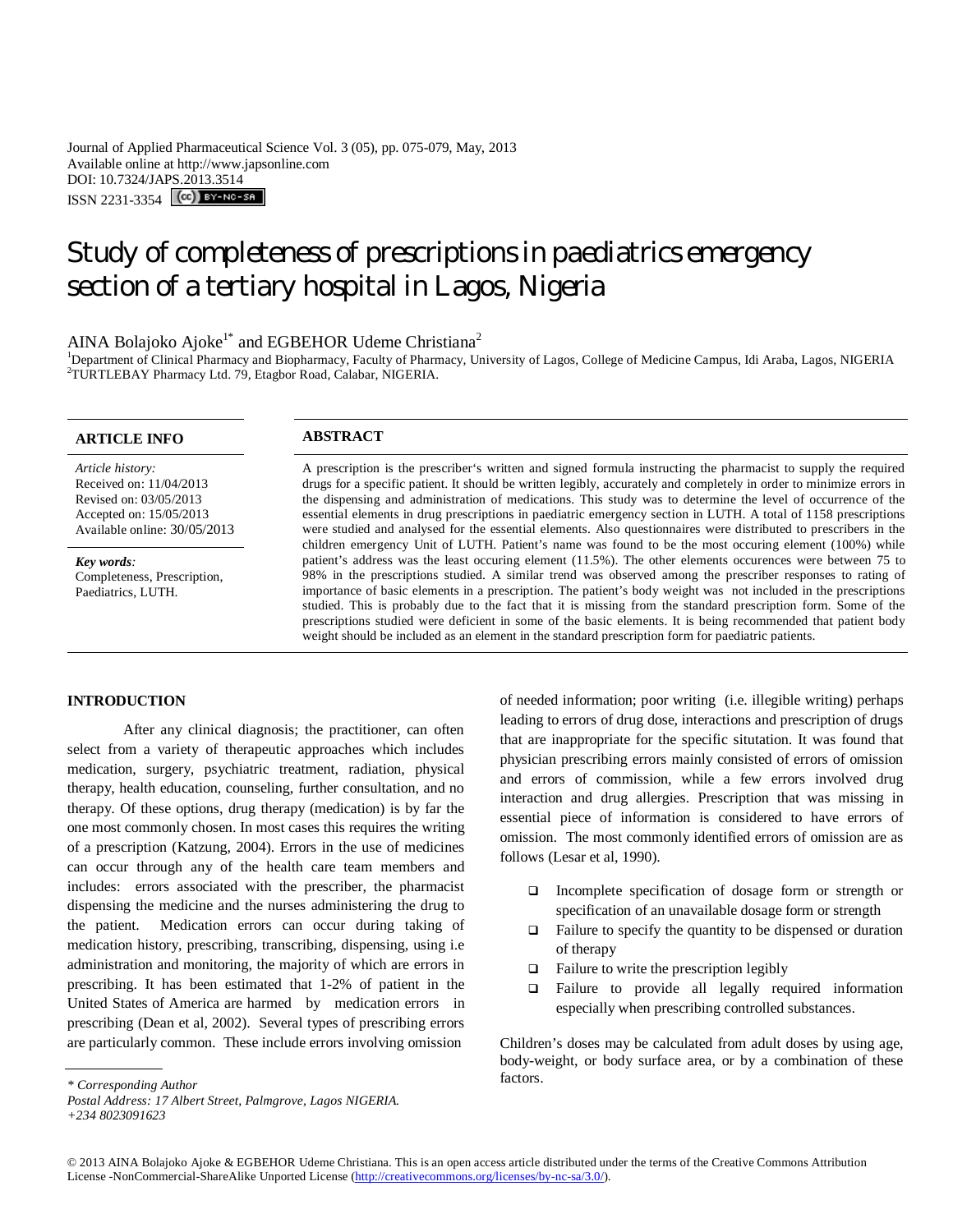It is advisable to state the age and weight of the child for all prescriptions (including non-prescription drugs) for children. A prescription is the prescriber's written and signed formula instructing the pharmacist to supply the required drugs for a specific patient (De Vries, 1995). It is considered to be a medicolegal document that should be written legibly, accurately and completely (De Vries,1995). Good quality prescriptions are extremely important for minimizing errors in the dispensing and administration of medications. Incomplete information could lead to poor outcome of drug therapy especially in children who are more susceptible to medication errors. Elements in a complete prescription should include (Meyer, 2000; ACP, 2007). Name, address, age and weight(at the extremes of age) of the patient; Drug name (generic); Drug strength; Dosage form; Route of administration; Quantity to be dispensed; Directions for use; Number of refills and dosage frequency; Prescriber's name and signature; Prescriber's phone number and address; Date of prescription. A complete prescription is one that contains all these basic elements. Prescription auditing involves checking that all these elements are present. The importance of these basic elements of a complete prescription cannot be overemphasized. They are extremely very useful and important for minimizing errors in the dispensing and administration of medications for instance; in pediatrics which can generally be categorized as neotates, infants and children; this special group of patient are highly fragile and susceptible to adverse drug reactions, which could result from incomplete prescription writing. Factors placing pediatrics patient at increased risk for ADRs and toxicity include inefficient renal filtration, relative enzyme deficiencies, differing target organ sensitivity, and inadequate detoxifying systems causing delayed excretion. Physicians should therefore adhere to the guidelines for prescription writing for the benefit of the patient (Meyer, 2000). To this end therefore, this study was initiated to assess the level of compliance on the part of prescribers to the guidelines to complete prescription writing, which is extremely important in regard to rational prescribing as a component of the drug use process.

#### **METHOD**

#### **Location of Study and study population**

The peadiatric emergency section of the Lagos University Teaching Hospital (LUTH) was selected as the location of study. Study population included prescriptions and prescribers of the peadiatric emergency unit.

#### **Study Procedure**

A total of 1158 prescriptions (January to June 2007) that were available during the period of study were analysed for the essential elements which should be included in a complete prescription order. Twenty pretested questionnaires were distributed to prescribers to find out how important they think each element is, in being included in a prescription and what are the problems of incomplete prescription.

#### **RESULTS AND DISCUSSION**

The response rate among prescribers was 75% as 15 out of the 20 questionnaires distributed were retrieved.

Patient's name was found to be the most occuring element (100%) while patient's address was the least occuring element (11.5%). The other elements occurences were between 75 to 98% in the prescriptions studied (Figure 1).

The patient's body weight, prescriber's address and phone number were not included in the prescriptions studied probably due to the fact that the space for these are not provided in the standard prescription form.

Majority of the prescribers (above 70%) agreed that virtually all the basic elements are important except prescriber's telephone number (13.33%) and prescriber's address (46.67).

From the results obtained, it was discovered that out of 1158 prescriptions, about 95% contained prescriber's name which is not too different from the response to the questionnaires where 93% of the prescribers agreed that the name of the prescriber is important to be on a prescription. About 47% of the respondents felt that prescriber's address was important but this was not indicated in any of the prescriptions. The reason could be that since the prescription paper has LUTH address where the prescriber is working then there is no need for address again. Also, 98.2% of the prescriptions contained prescriber's signature, again, this is in line with all of the respondents that strongly believed that this element is basic. Furthermore, only 13.33% of the respondents agreed that telephone number of the prescriber was important but this is not one of the elements on the standard LUTH prescription form probably for security reason.

Andersen and Beurling (1997) from Copenhagen University Hospital reported that among the most frequent errors of omission in prescriptions was inadequate identification of the physician. These deficiencies indicate how things are made difficult for the dispensing pharmacist to contact the prescriber in case of any clarification. Also, 92.1% of the prescriptions contained the Dispenser's signature, though this is not listed among the important elements in a prescription but it is an element in the standard prescription of the study location

Another important element is the Date of issuance of the prescription, and this is seen in about 92.5% of the prescriptions, and which all of the respondents confirmed is important, as proper documentation and easy referencing becomes practically impossible if the date is absent. All the prescriptions contained patient's name. This high percentage shows that the prescribers are very much aware of the importance of this element; this is not surprising at all, since all the respondents also believed strongly that the patient's name should be included, for proper patient identification, to ensure a complete prescription. About 73% of the respondents agreed that it was important for patient's body weight to be included in a prescription but unfortunately this was not found in the prescriptions analyzed; the reason is not far-fetched, as it was discovered that this element is not included as part of the elements in a standard prescription, in the location of study.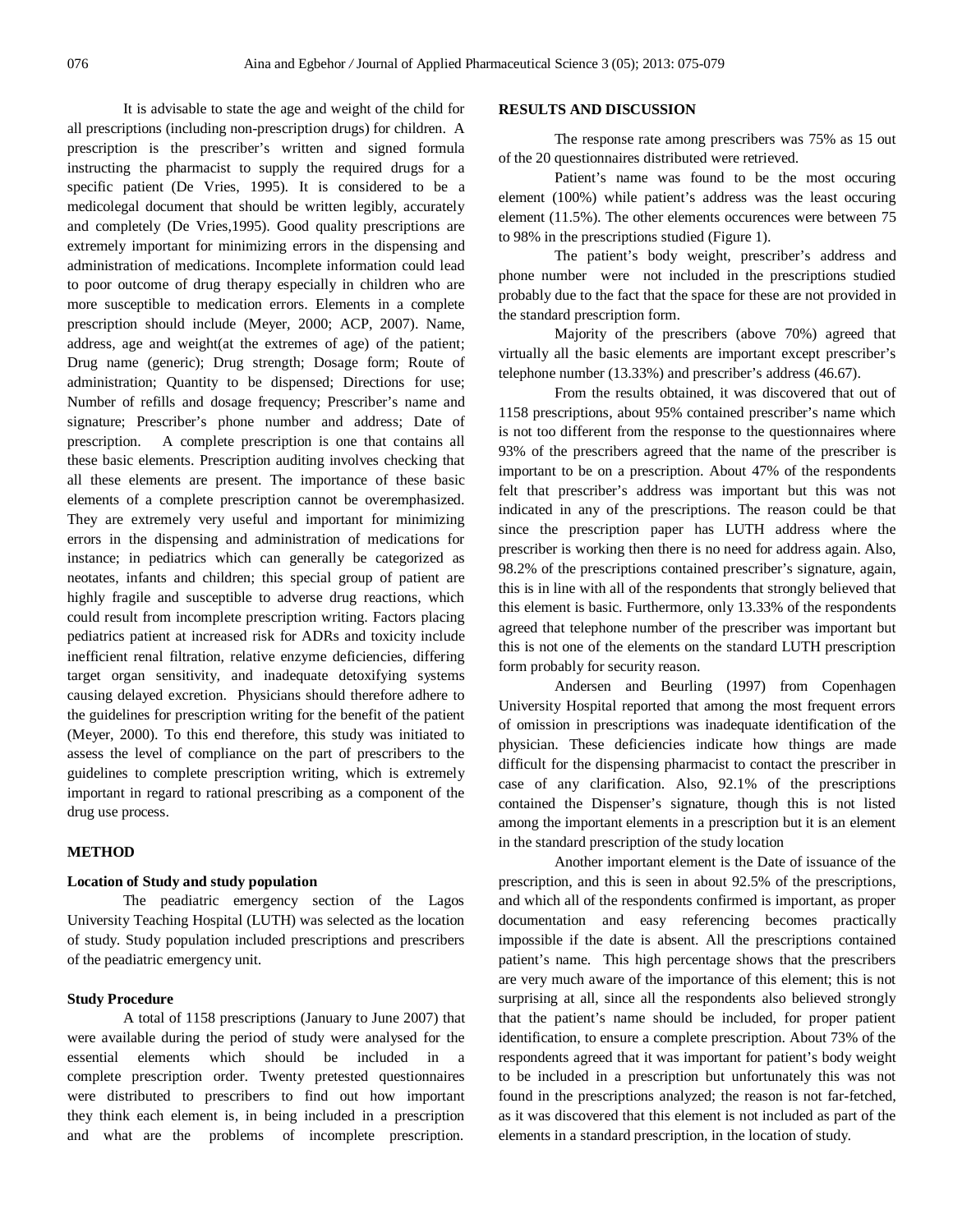

**Fig. 1:** Percentage responses of essential elements from prescriptions and prescribers.

Inclusion of weights is recommended for patients at the extremes of age (WHO/DAP/94.11; Katzung, 2004; BNF 2007) because of the implication it has on drug pharmacokinetics and pharmacodynamics.

The patient's age and sex were each contained in 96.85% of the prescriptions written and coincidentally all the respondents are of the opinion that the Patient's Age and Sex should be included, possibly for proper dosing. The absence of age in prescriptions could pose problems for the dispenser; this is because the calculation of the accurate dose, based on the age, or body weight, becomes difficult. A similar omission of age was observed in a study in another tertiary hospital in Nigeria (Oshokoya and Ojo, 2007).

Interestingly, the Patient's address was contained in only about 11.5% of the prescriptions, this percentage is very low. Surprisingly, when asked, 73.33% of the prescribers were of the view that it is important to include the patient's address but this was not reflected in the prescriptions. The address of the patient is among the elements that should be included in the prescription according to WHO (WHO/DAP/94.11), Omission of patient

address from prescriptions is a serious deficiency when problems in the prescription are discovered and the patient needs to be contacted to correct the problem. This is even more serious when the name of the patient is also omitted. All of the respondents strongly believed that the patient's signature was absolutely unimportant. This could possibly be due to the fact that it is unnecessary or could waste time and in any case it is neither among the listed important elements nor the elements in the standard prescription at the study site. Hospital number was reflected in about 82.2% thus reflecting the importance of these elements but this is not as good as what was observed (97.5%) in the study by Oshikoya and Ojo (2007). The issue of using either the Generic or Brand names of drugs when prescribing has been a controversial one. 88.6% of the prescriptions contained the generic name of the drugs, this is better than another study where only 19.1% were written in generic name (Oshikoya and Ojo, 2007). Among the respondents, 80% of them agreed that drugs should be prescribed in generics possibly to afford opportunity for different generic drugs, with the same active constituent, to be prescribed. This is also confirmed by the fact that only 40% of the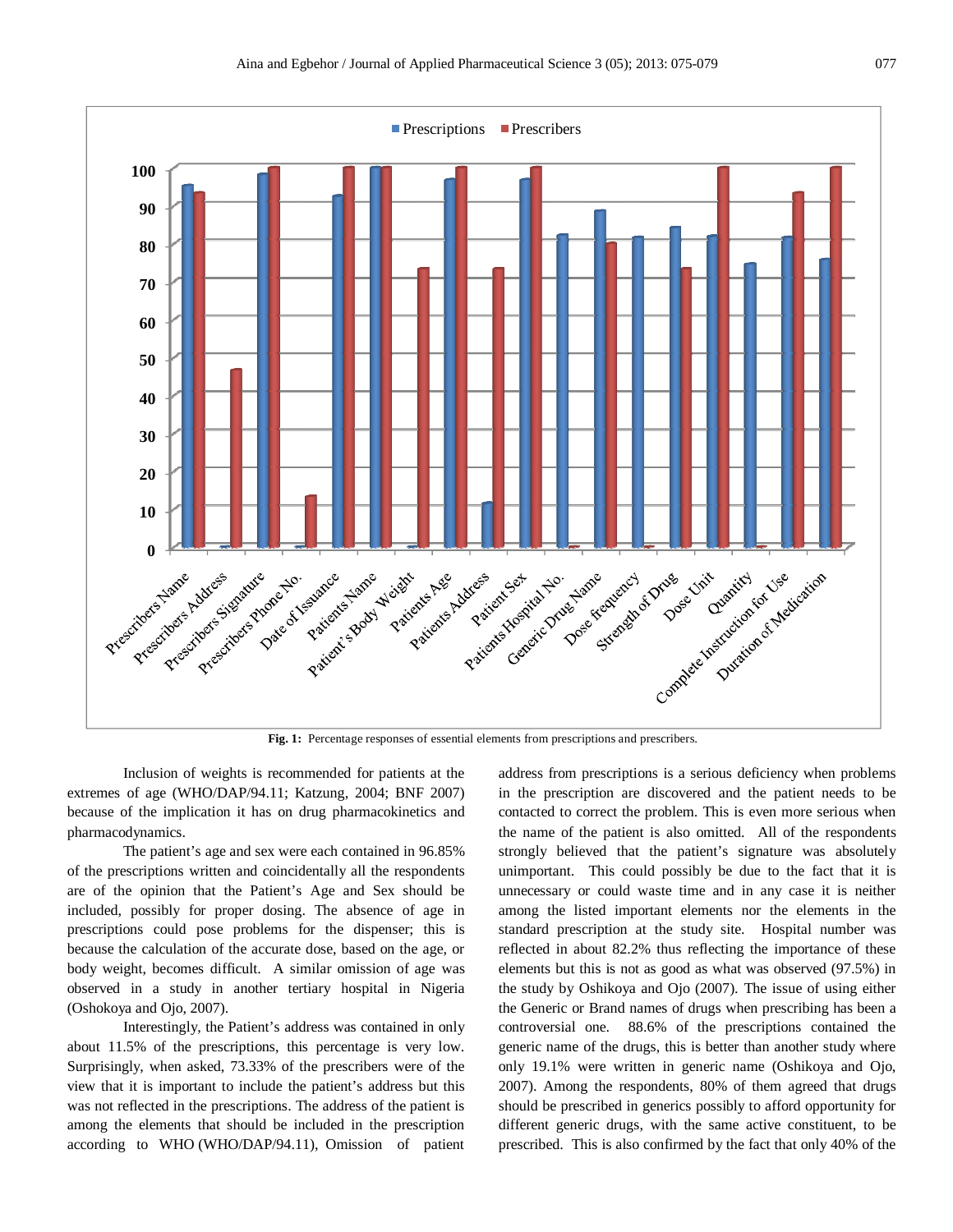respondents believed that the use of brand name of drugs is important in a prescription. Using generic names in prescriptions gives flexibility to the dispensing pharmacist and may be of economic benefit to the patient. Generic prescribing was mandated by National Drug Policy (NDP). The concept of essential drug advocated for use of generic drug names in the list of essential drugs while it promoted generic drugs for procurement and prescription (Adenika, 1992; DeJoncheere, 2002; FMOH, 2005; WHO, 1977; WHO, 2004). The strength of medication was contained in 84.2% of the prescription, while 73.33% of respondents were of the opinion that it was important, most likely, to avoid over dosing and hence, toxicity in the body, and poor therapeutic outcome. The Dose and Dose frequency were found in 81.9% and 81.6% of the prescriptions respectively, this percentage frequency can be said to be well above average, and it can be deduced that care was taken to avoid over dosing and drug resistance, especially in antibiotic therapy. It is not surprising therefore, that 100% of the respondents agreed that it was important for the dose to be included in prescriptions. Furthermore, 75.8% of the prescriptions contained the Duration of medication, and when asked, all the respondents agreed that it is important. Quantity to be dispensed was reflected in about 74.6% of the prescriptions hence indicating the importance of this element though none of the respondents agreed that it is important to include quantity to be dispensed in a prescription probably because the pharmacist can calculate the quantity from the dose, dose frequency and duration. About 93.33% of the respondents hold the view that complete instruction for patient use, was important, possibly for complete medication information, for maximum therapeutic outcome. The importance of a complete prescription cannot be over emphasized, all the prescribers agreed that this statement holds true and when asked why they think a complete prescription is important, all the prescribers believed that it is important for proper dosing and for patient's identification, 53.33% thought it was for complete prescriber's identification; 86.67% indicated that it was for complete medication information' while 40% felt it was to observe hospital protocol. In an attempt to sample the opinion of prescribers, regarding the dangers of an incomplete prescription to the patient, all the prescribers agreed that it was indeed harmful to the patient, implying that incomplete prescription writing, indeed, is a problem that could pose a danger to the patient. A number of reasons were suggested on why incomplete prescriptions could be harmful to the patient: 80% of the prescribers agreed that it could lead to wrong identification of the patient; 66.67% agreed that it could result in wrong identification of the prescriber; 73.33% agreed that it could result in incorrect dosing, due to wrong age or body weight; and also lead to lack of patient adherence due to absence of direction for use. All the prescribers agreed that an incomplete prescription could lead to poor outcome of drug therapy. In an attempt to find out if the prescribers had ever written an incomplete prescription in the past, 80% agreed that they had; while 20% refuted this claim. This high percentage is a clear indication that most of the prescribers, write incomplete prescriptions, and this is indeed alarming. 80% of the prescribers that agreed that they have filled out an incomplete prescription in the past claimed to do so sometimes. A basic step towards the solving the problem of incomplete prescription writing is an analysis of the causes of this problem. According to 8.67% of the prescribers, incomplete prescription writing is due to an oversight on the part of the prescriber; 40% claimed that distraction from the environment, could be a major reason; while 80% believe that patient pressure or workload on the prescriber and eagerness to attend to the next patient, are the likely causes of incomplete prescription writing. It is generally believed that every problem has a solution, therefore, the problem of incomplete prescriptions, is not an exception. This is believed to be true by all the prescribers, and according to all of them, paying detailed attention and exercising more patience when writing prescriptions are very crucial solutions to the problem. Furthermore, 93.33% believed that when there is reduction in the workload of the prescribers, they tend to concentrate more, hence, making this a likely solution.

Interestingly, 66.67% believe that electronic (computerized) prescribing is a way forward, in the way of solution to the problem.

This is in view of the fact that the computer has been programmed to process patient and medication data, and also to alert the user to potential errors, thereby reducing the occurrence of incomplete prescriptions. In addition, 6.67% of the prescribers suggested that training and educating the prescribers on the importance of including the basic elements in a prescription, and the dangers of an incomplete prescription is a possible solution. Finally, from the analysis of the level of importance of the basic elements based on the professional level or the position of the prescribers, from the questionnaires distributed, it was discovered that, about 67% of the House Officers were certain that the Patient's body weight, is important in a prescription, while all the Junior Registrars and Senior Registrars equally believe that it is important. This is also the same for Patient's Address and other elements. This higher percentage (100%) from the Senior and Junior Registrars could be attributed to the fact that they have more experience in prescribing than the House Officers.

#### **CONCLUSION**

Some of the prescriptions studied were deficient in some of the basic elements. The patient's name was the most occurring element in the prescription while patient's address was the least occurring element in the prescriptions. Patient body weight should be included as an element in the standard prescription form for paediatric patients. Space for prescriber's phone number should be provided in the standard prescription form.

#### **REFERENCES**

Adenika, F. B. 1992. 'Concept of essential drugs and national drug policies. In F. B. Adenika, Principles of Essential Drugs Management (pp. 8-24). Ibadan: Shaneson C.I.

Alberta College of Pharmacists (ACP) Standards for Pharmacist Practice, 2007.